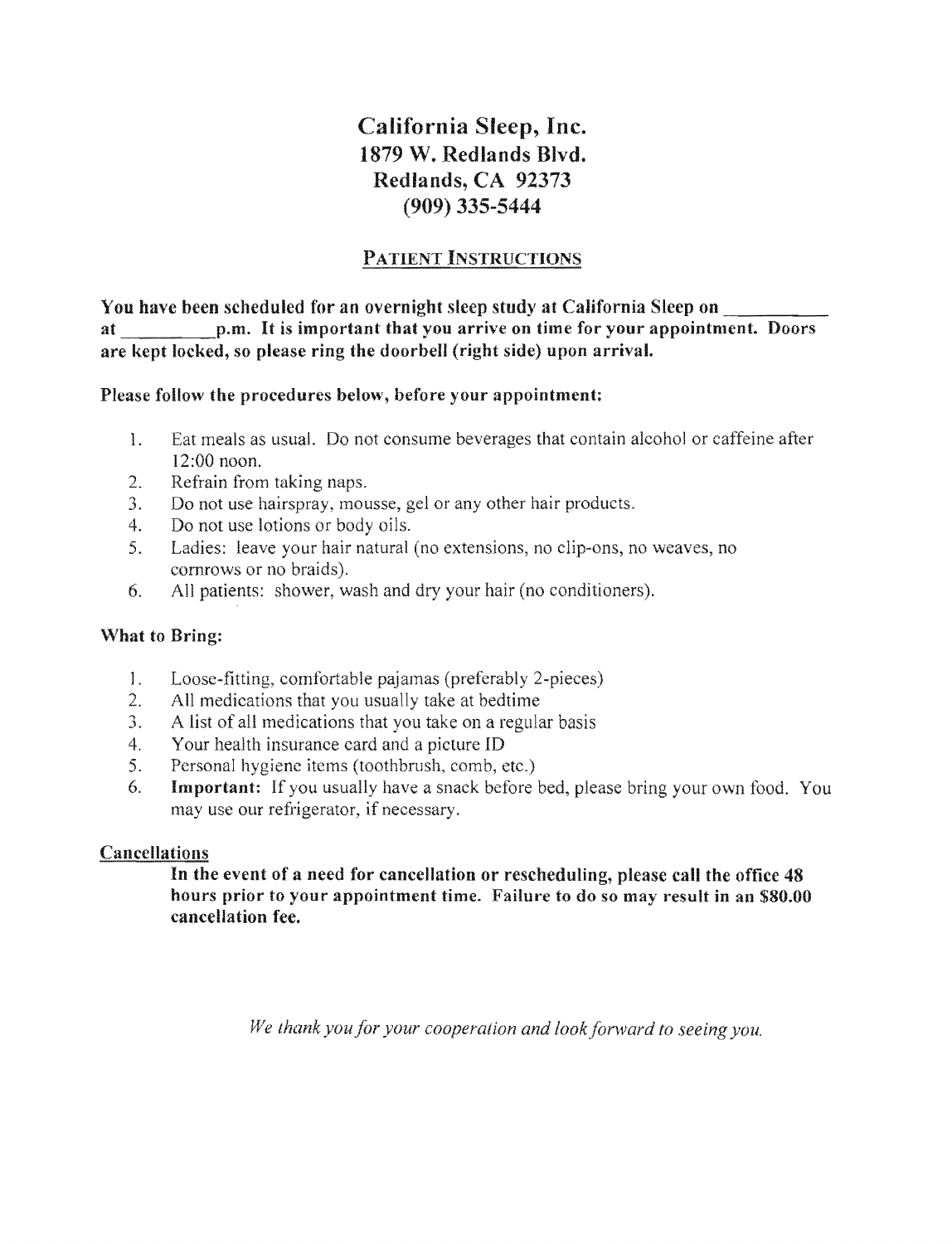#### NOTICE OF PRIVACY PRACTICES CALIFORNIA SLEEP

#### THIS NOTICE DESCRIBES HOW MEDICAL INFORMATION ABOUT YOU MAY BE USED AND DISCLOSED AND HOW YOU CAN ACCESS THE INFORMATION. PLEASE READ IT CAREFULLY

The Health Insurance Portability Act of 1996 ("HIPPA") is a federal program that requires all medical records and other individually identifiable health information used or disclosed by use in any form, whether electronically, on paper, or verbally, are kept properly confidential. This Act gives you the patient, significant new rights to understand and control how your health information is used. "HIPPA" provides penalties for entities that misuse health information.

As required by "HIPPA", we have prepared this explanation of how we are required to maintain the privacy of your health information and how we may use and disclose your health information, We may disclose your medical records for each of the following:

- Treatment: Providing, coordinating or managing healthcare related services for one or more healthcare providers, such as a physical exam.
- Payment: Activities such as obtaining reimbursement for services, confirming coverage, billing or collecting procedures and utilization review.
- Healthcare Operations: Include the business aspects of running our practice, such as conducting quality assessment and improvement activities, auditing functions, cost-management analysis and customer service.

We may also create and distribute de-identified health information by removing all references to individually identifying information.

We may contact you to provide appointment reminders or treatment alternatives or other health-related benefits and services that may be of interest to vou.

Any other uses and disclosures may be made only with your written authorization. You may revoke such authorization in writing and we are required to honor that request, except to the extent that we have already taken actions relying on your authorization.

You have the following rights with respect to your protected health information, which you can exercise by presenting a written request to the Privacy Officer:

- The right to request restrictions on certain uses and disclosure of protected health information, including those related to disclosure to family members, friends, or any other person identified by you. We must abide by such restrictions unless the restriction is removed by you in writing. However, we are not required to agree to the restriction .
- The right to reasonable requests to receive confidential communication of protection of health information from us by alternative means or at alternative locations.
- The right to inspect or copy your protected health information.
- The right to receive an accounting of disclosures of protected health information.
- The right to obtain a paper copy of this notice upon request.

I understand that as part of my healthcare, this organization originates and maintains healthcare records describing my health history, symptoms, examinations, test results, diagnoses, treatment, and any plans or care regarding future care or treatment. I understand that this infonnnation serves as:

- A basis for planning my care and treatment.
- A means of communication among the many health professionals that contribute to my care.
- A source of information for applying my diagnosis and surgical information to my bill.
- A means by which a third party payer can verify, such as assessing quality and reviewing the competence of healthcare professionals .

I understand and have been provided with a "Notice of Privacy Practices", which provides a more complete description of the information uses and disclosures. I understand that I have the right to review the notice prior to signing this acknowledgement. I understand that the organization reserves the right to change their notice and practices and that prior to implementation, will mail a copy of the revised notice to me at the address I have previously provided . I understand that I have the right to object to the use of my health information for directory purposes. I understand that I have the right to request restrictions as to how my health information may be used or disclosed to carry out treatment, payment or other health-related operations and that the . organization is not required to agree to the restrictions requested.

I acknowledge receipt of this organizations "Notice of Privacy Practices". (Notice effective date or versions: August 30, 2011)

Signature: \_\_\_\_\_ \_ \_\_\_ \_\_\_\_\_\_\_\_\_\_Prinled Name: \_\_\_\_\_\_\_\_\_\_ \_\_\_\_\_\_\_Date: \_\_\_\_\_\_\_\_\_

#### Financial Responsibility & Assignment of Benefits

I hereby authorize California Sleep to bill my health insurance carrier directly for any and all services provided to me, Furthermore, I authorize my insurance company to pay California Sleep directly. I understand that in the event my insurance carrier does not pay for services provided to me either in part or in full, I am ultimately responsible for payment. I also understand that I am responsible for payment of co-pays, deductibles and share-of-costs as specified by my insurance carrier.

I hereby authorize California Sleep to release any information necessary to secure payment from my insurance,

Signature: \_\_\_\_\_\_\_\_\_\_\_\_\_\_\_\_\_ \_\_\_\_ Date: \_\_\_\_\_\_\_\_\_\_\_\_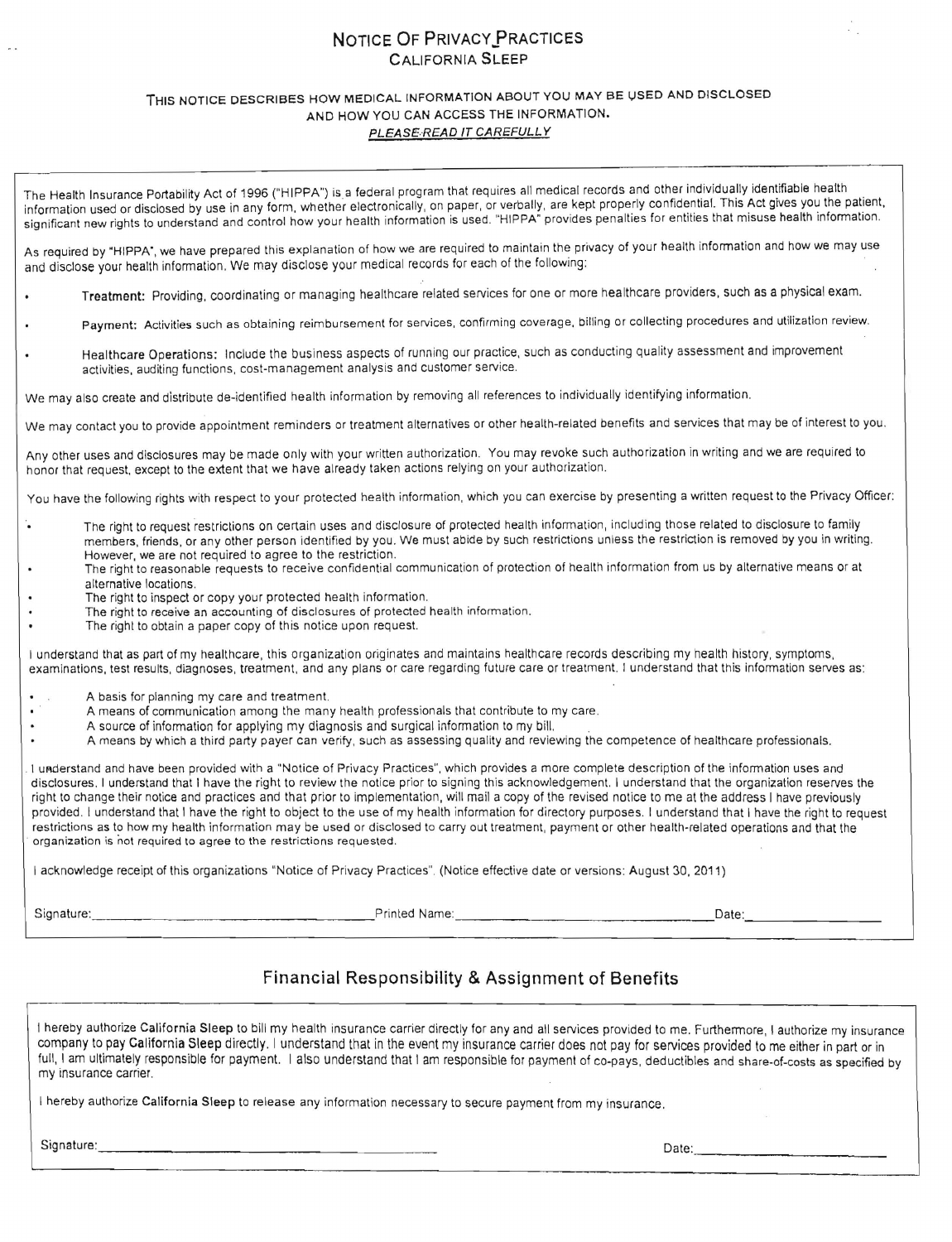# CAUFORN INFORMATION

| PERSONAL INFORMATION:                                                                                                                |                                                                                                                                                               |
|--------------------------------------------------------------------------------------------------------------------------------------|---------------------------------------------------------------------------------------------------------------------------------------------------------------|
| City & State:<br>Home Phone:____________________Cell Phone:_________________________                                                 | Birth Date:______________________<br>Social Security #____________________<br>Zip Code:_________________________<br>Work Phone: <u>______________________</u> |
|                                                                                                                                      | Occupation: _____________________<br>Zip Code: _______________________                                                                                        |
| <b>Emergency Contact:</b>                                                                                                            | Relationship to Patient:<br>Zip Code: ______________________                                                                                                  |
| Responsible Party:<br>Name: 2008 - 2008 - 2010 - 2010 - 2010 - 2010 - 2010 - 2010 - 2010 - 2010 - 2010 - 2010 - 2010 - 2010 - 2010 - | Phone:_____________________<br>Relationship to Patient: ______________<br>Zip Code:______________________                                                     |
| Primary Insurance:<br>Company Name: 2008<br>Phone:                                                                                   | Birth Date: _______________________                                                                                                                           |
| <b>Secondary Insurance:</b>                                                                                                          | $ID \#$ :                                                                                                                                                     |